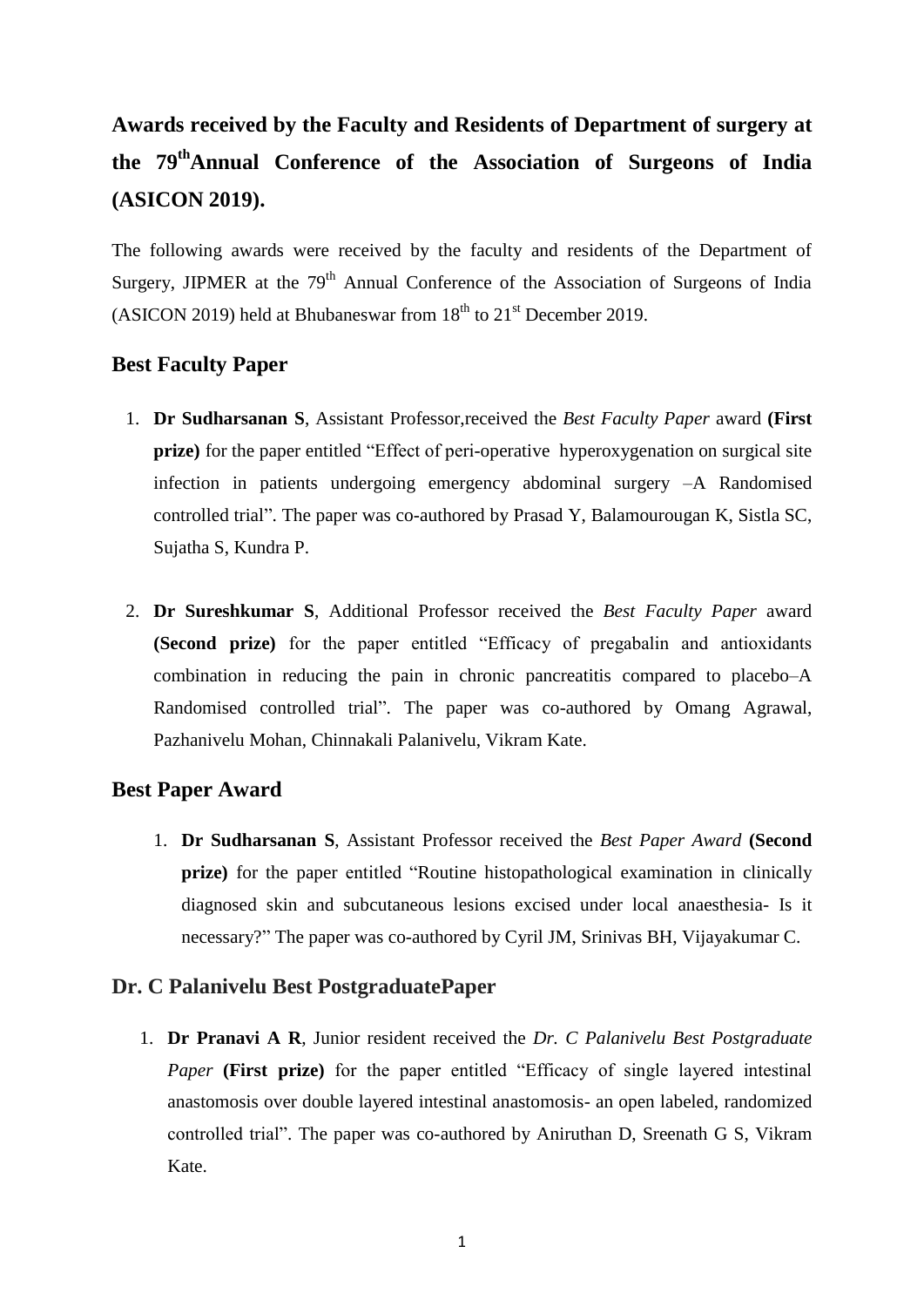- 2. **Dr Rohith G**, Junior resident received the *Dr. C Palanivelu Best Postgraduate Paper* **(Second prize)** for the paper entitled "Effect of synbiotics in reducing the systemic inflammatory response and septic complications in moderately severe and severe acute pancreatitis - A prospective parallel arm double blind randomized trial". The paper was co-authored by SureshKumar S, Anandhi A, Vikram Kate, Palanivel C, Nivedita Nanda, Rajesh B S.
- 3. **Dr Pushkar Sharma**, Junior resident received the *Dr. C Palanivelu Best Postgraduate Paper* **(Second prize**) for the paper entitled "Diagnostic accuracy of Alvarado, RIPASA and Tzanakis scoring system in acute appendicitis". The paper was co-authored by Gomathi Shankar V, Sreenath G S, Ankit Jain, Sree rekha.
- 4. **Dr Gurushankari B**, Junior resident received the *Dr. C Palanivelu Best Postgraduate Paper* (**Second prize)** for the paper entitled "Quality Assessment of Randomised controlled Trials in Surgery from India- Where do we stand?". The paper was co-authored by Mohsina Subair, Sureshkumar S, Vikram Kate.
- 5. **Dr Suneha Kumari**, Junior resident received the *Dr. C Palanivelu Best Postgraduate Paper* **(Third prize)** for the paper entitled "Oral versus topical Tamoxifen in cyclical mastalgia: A randomized controlled trial". The paper was co-authored by Divya D Singh, Kadambari D, Shanmugam D.

# **Best Research Paper**

1. **Dr Anbarasan S**, Junior resident received the *Best Research Paper* **(First prize**) for the paper entitled "Is bedside ultrasonography is better than chest X-ray in managing chest trauma patients?". The paper was co-authored by Elamurugan T P, Aswin, Ramkumar.

## **Oral Free paper**

1. **Dr.Suneha Kumari,** Junior resident received the *Oral Free Paper* (**Second prize** ) for the paper entitled "Effectiveness of preoperative colonoscopic tattooing in localisation of colorectal cancers during surgery- A Randomised controlled trial ". The paper was co-authored by Shanmugam D, Kadambari D.